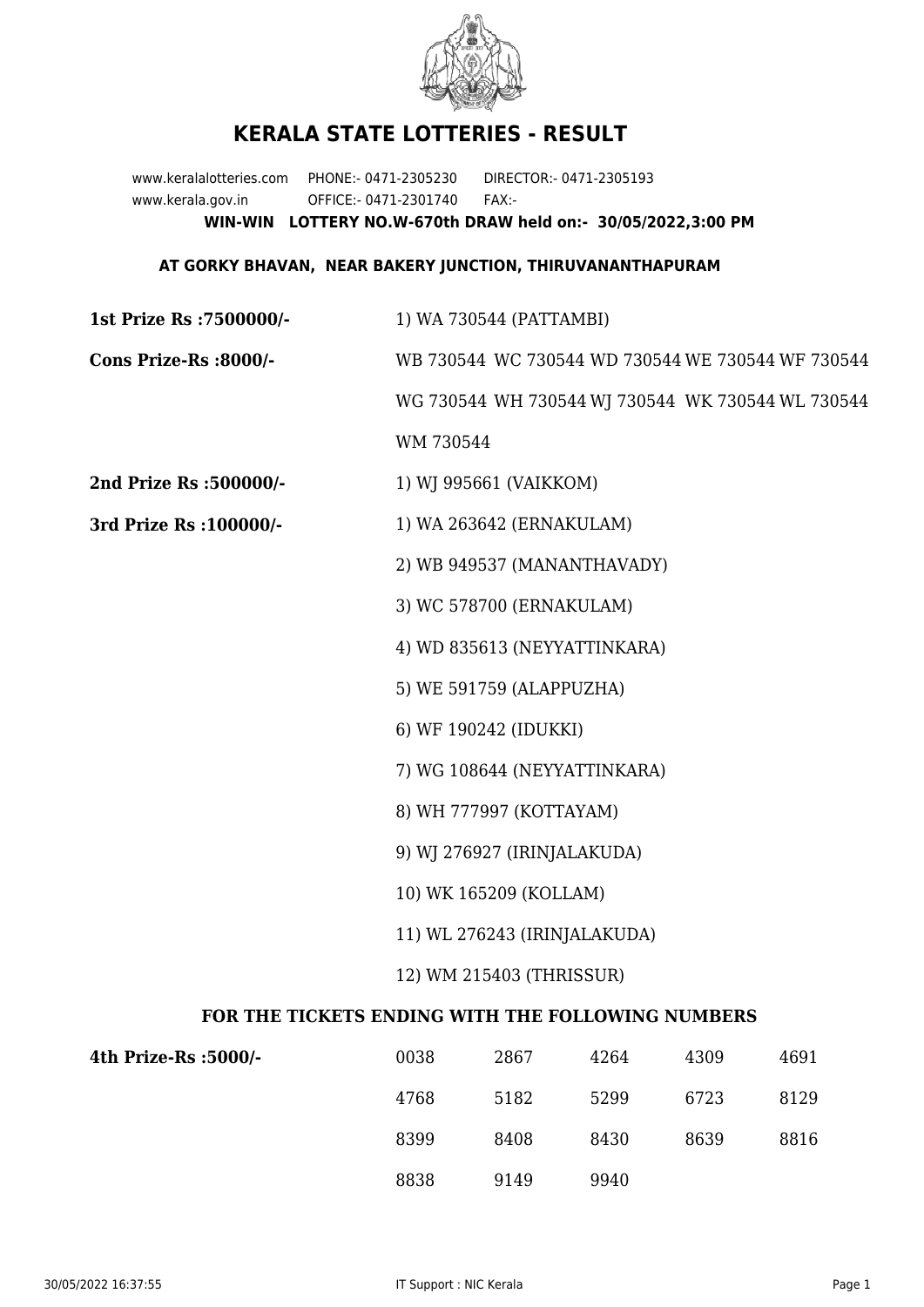| 5th Prize-Rs : 2000/- | 0363 | 0655 | 0967 | 2361 | 3035 |
|-----------------------|------|------|------|------|------|
|                       | 4523 | 4808 | 6255 | 9337 | 9917 |
| 6th Prize-Rs : 1000/- | 0240 | 1149 | 2075 | 2562 | 2777 |
|                       | 2909 | 2954 | 4456 | 4889 | 5368 |
|                       | 5614 | 5881 | 6468 | 6986 |      |
| 7th Prize-Rs :500/-   | 0480 | 0749 | 0790 | 0892 | 0918 |
|                       | 0985 | 1311 | 1508 | 1561 | 2170 |
|                       | 2174 | 2593 | 2737 | 2766 | 2883 |
|                       | 2943 | 2947 | 2978 | 3069 | 3107 |
|                       | 3497 | 3614 | 3722 | 3748 | 3764 |
|                       | 3898 | 3929 | 3936 | 4081 | 4182 |
|                       | 4394 | 4480 | 4562 | 4568 | 4579 |
|                       | 4828 | 5007 | 5207 | 5410 | 5543 |
|                       | 5656 | 5685 | 6004 | 6031 | 6035 |
|                       | 6037 | 6131 | 6183 | 6292 | 6815 |
|                       | 6881 | 6988 | 7000 | 7012 | 7050 |
|                       | 7134 | 7205 | 7256 | 7297 | 7314 |
|                       | 7602 | 7620 | 7817 | 7854 | 7894 |
|                       | 7907 | 7919 | 8004 | 8217 | 8402 |
|                       | 8488 | 8724 | 8784 | 9185 | 9186 |
|                       | 9215 | 9338 | 9395 | 9434 | 9510 |
|                       | 9878 | 9885 |      |      |      |
| 8th Prize-Rs : 100/-  | 0007 | 0012 | 0052 | 0195 | 0223 |
|                       | 0432 | 0554 | 0643 | 0731 | 1020 |
|                       | 1039 | 1047 | 1315 | 1384 | 1398 |
|                       | 1403 | 1425 | 1429 | 1513 | 1540 |
|                       | 1598 | 1774 | 1785 | 1810 | 1901 |
|                       | 1995 | 2128 | 2167 | 2266 | 2329 |
|                       | 2890 | 2958 | 3160 | 3233 | 3306 |